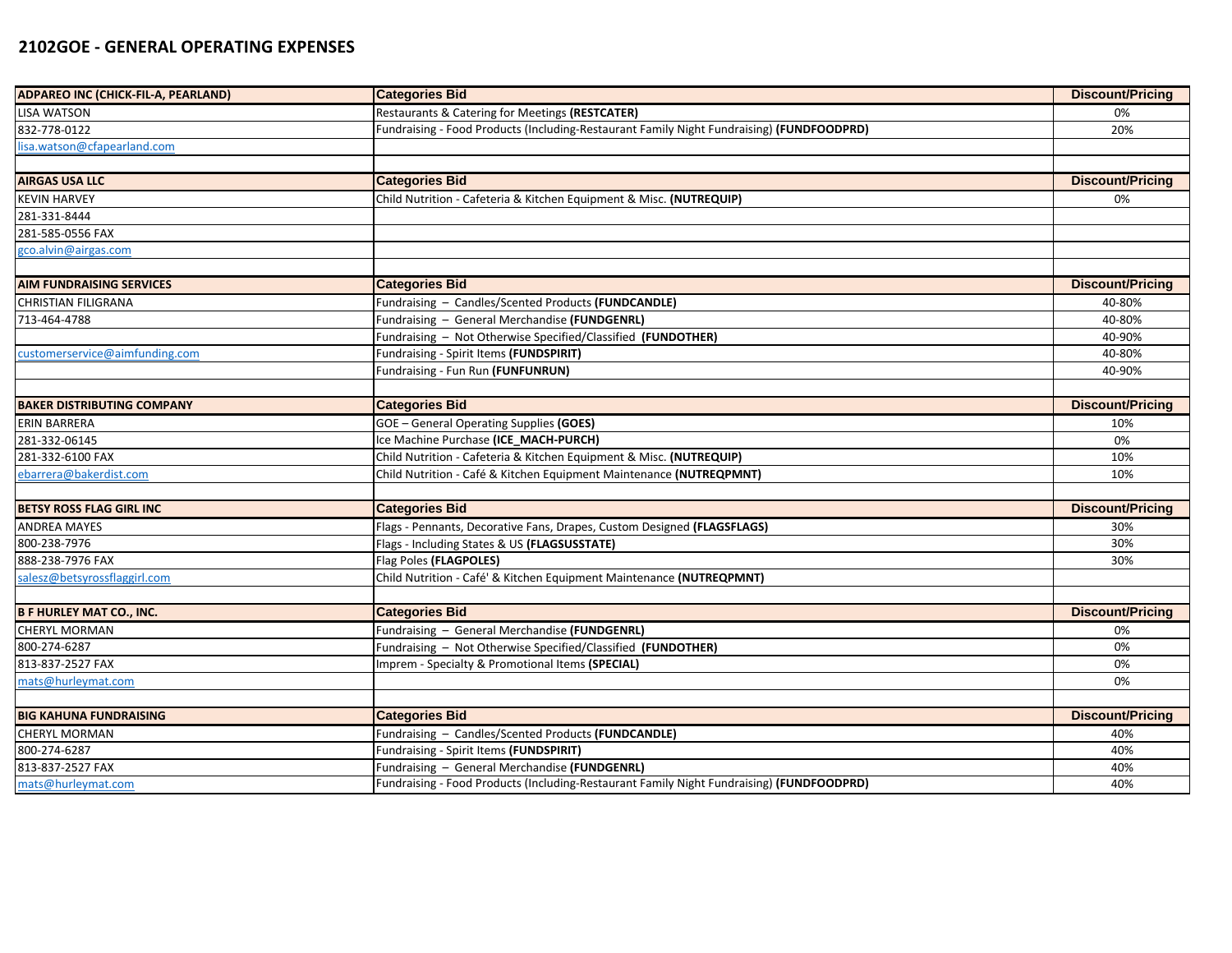| <b>BIRDSONG PRINTING/DOLPHIN GRAPHICS INC</b> | <b>Categories Bid</b>                                                                     | <b>Discount/Pricing</b> |
|-----------------------------------------------|-------------------------------------------------------------------------------------------|-------------------------|
| <b>JAMYE LEBOUF</b>                           | <b>Graduation Supplies (GRADSUPPL)</b>                                                    | <b>CALL FOR QUOTE</b>   |
| 281-485-0650                                  | Printing Services - Newsprint (NEWSPRINT)                                                 | CALL FOR QUOTE          |
|                                               | Printing Services - Outside (PRINTPOUTSID)                                                | CALL FOR QUOTE          |
| birdprinting@sbcglobal.net                    |                                                                                           |                         |
|                                               |                                                                                           |                         |
| <b>BRIGHT PRINTING SCHOOL DIVISION</b>        | <b>Categories Bid</b>                                                                     | <b>Discount/Pricing</b> |
| <b>HEATHER ARGO</b>                           | Fundraising - Spirit Items (FUNDSPIRIT)                                                   | 10%                     |
| 205-313-4666                                  | Fundraising - Stationary/Paper Goods (FUNDPPRGDS)                                         | 5-10%                   |
|                                               | Fundraising - Not Otherwise Specified/Classified (FUNDOTHER)                              | 10%                     |
| heather@brightpromo.net                       | Fundraising - Fun Run (FUNFUNRUN)                                                         | 10%                     |
|                                               | <b>Graduation Supplies (GRADSUPPL)</b>                                                    | 10-18%                  |
|                                               | Meeting & Event Supplies (DECORMTGSUP)                                                    | 10-18%                  |
|                                               | Printing Services - Newsprint (NEWSPRINT)                                                 | 10-18%                  |
|                                               | Printing Services - Outside (PRINTPOUTSID)                                                | 5-10%                   |
|                                               | Mailing Services (MAILSERVICE)                                                            | 5-10%                   |
|                                               |                                                                                           |                         |
| <b>BSN SPORTS LLC</b>                         | <b>Categories Bid</b>                                                                     | <b>Discount/Pricing</b> |
| <b>LANCE BOTKIN</b>                           | Flags - Pennants, Decorative Fans, Drapes, Custom Designed (FLAGSFLAGS)                   | 10%                     |
| 832-372-0392                                  | Flags - Including States & US (FLAGSUSSTATE)                                              | 10%                     |
| 800-365-7653 FAX                              | Flag Poles (FLAGPOLES)                                                                    | 10%                     |
| lbotkin@bsnsports.com                         | Fundraising - Spirit Items (FUNDSPIRIT)                                                   | 10%                     |
|                                               | Imprem - Silk Screen, Imprinted, Embroidered Items (SHIRTIMPR)                            | 10%                     |
|                                               | Imprem - Specialty & Promotional Items (SPECIAL)                                          | 10%                     |
|                                               |                                                                                           |                         |
| <b>CAIN, ALEXANDRA LYNN</b>                   | <b>Categories Bid</b>                                                                     | <b>Discount/Pricing</b> |
| ALEXANDRA CAIN                                | Restaurants & Catering for Meetings (RESTCATER)                                           | 0%                      |
| 281-581-6840                                  |                                                                                           |                         |
| alicain13yahoo.com                            |                                                                                           |                         |
|                                               |                                                                                           |                         |
| <b>CHERRYDALE FUNDRAISING</b>                 | <b>Categories Bid</b>                                                                     | <b>Discount/Pricing</b> |
| <b>IVORY HAMMON</b><br>303-200-1290           |                                                                                           |                         |
|                                               | Fundraising - Food Products (Including-Restaurant Family Night Fundraising) (FUNDFOODPRD) | 40%                     |
|                                               | Fundraising - Gift Items (FUNDGIFTS)                                                      | 40%                     |
| 877-329-2354 FAX                              | Fundraising - Spirit Items (FUNDSPIRIT)                                                   | 20%                     |
| ihammon@kredonic.com                          | Fundraising - Vendor Discount Coupons/Books/Cards (FUNDSPRTCRD)                           | 40%                     |
|                                               | Imprem - Silk Screen, Imprinted, Embroidered Items (SHIRTIMPR)                            | 20%                     |
|                                               |                                                                                           |                         |
| EAST PEARLAND CHICK-FIL-A/KAVAJACK INC        | <b>Categories Bid</b>                                                                     | <b>Discount/Pricing</b> |
| <b>JAKE SMITH</b>                             | Restaurants & Catering for Meetings (RESTCATER)                                           | 0%                      |
| 281-992-9600                                  |                                                                                           |                         |
| <u>chaeastpearland@gmail.com</u>              |                                                                                           |                         |
|                                               |                                                                                           |                         |
| <b>CLEVELAND MENU PRINTING INC</b>            | <b>Categories Bid</b>                                                                     | <b>Discount/Pricing</b> |
| PATRICK RAMELLA                               | GOE - General Operating Supplies (GOES)                                                   | 0%                      |
| 21-241-5256<br>patr@clevelandmenu.com         |                                                                                           |                         |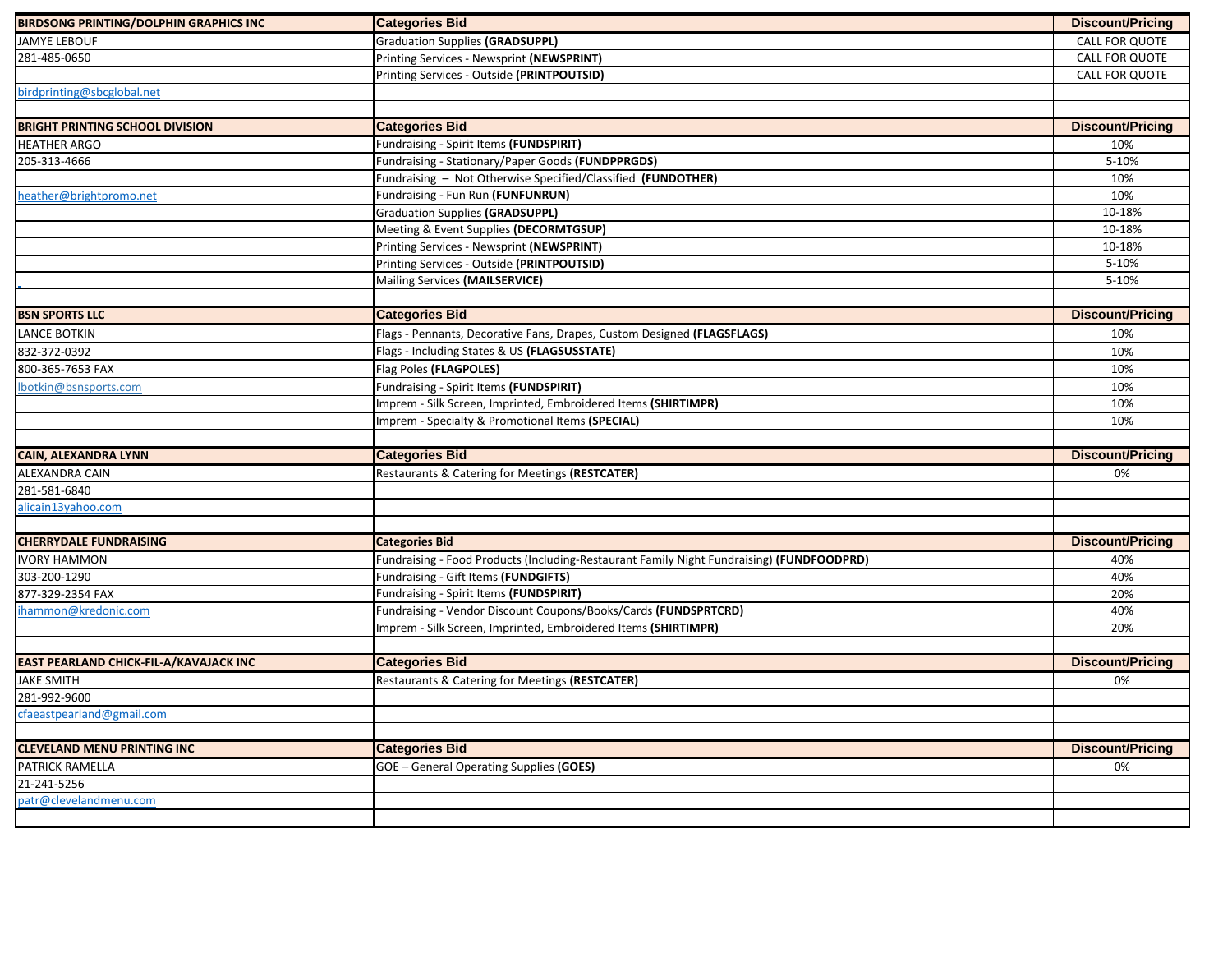| <b>COASTAL FUNDRAISING CONCEPTS INC</b>                      | <b>Categories Bid</b>                                                                     | <b>Discount/Pricing</b> |
|--------------------------------------------------------------|-------------------------------------------------------------------------------------------|-------------------------|
| <b>SABRAH AINLEY</b>                                         | Fundraising - Food Products (Including-Restaurant Family Night Fundraising) (FUNDFOODPRD) | 40%                     |
| 713-783-9313                                                 | Fundraising - General Merchandise (FUNDGENRL)                                             | 40%                     |
| 713-893-6721 FAX                                             | Fundraising - Spirit Items (FUNDSPIRIT)                                                   | 40%                     |
| coastalfundraising@yahoo.com                                 |                                                                                           |                         |
|                                                              |                                                                                           |                         |
| <b>COOLERS INC</b>                                           | <b>Categories Bid</b>                                                                     | <b>Discount/Pricing</b> |
| <b>ISIDOR PADILLA</b>                                        | Ice Machine Purchase (ICE MACH-PURCH)                                                     | 10%                     |
| 713-665-8886                                                 |                                                                                           |                         |
| 713-665-9003 FAX                                             |                                                                                           |                         |
| isidor@coolersinc.com                                        |                                                                                           |                         |
|                                                              |                                                                                           |                         |
| <b>DEANAN GOURMET POPCORN</b>                                | <b>Categories Bid</b>                                                                     | <b>Discount/Pricing</b> |
| <b>JANET AARON</b>                                           | Food - Grocery & Retail: Food for Concession Stand (FOODCONCESS)                          | 0%                      |
| 972-442-1500                                                 | Food - Grocery & Retail: Food for Students (FOODSTUDENT)                                  | 0%                      |
| 972-442-1554 FAX                                             | Food - Grocery & Retail: Food for Staff (FOODSTAFF)                                       | 0%                      |
| orders@deanan.com                                            | Food - Grocery & Retail: Food for Parent Meetings (FOODPARENTS)                           | 0%                      |
|                                                              | Fundraising - Food Products (Including-Restaurant Family Night Fundraising) (FUNDFOODPRD) | 0%                      |
|                                                              | Fundraising - Not Otherwise Specified/Classified (FUNDOTHER)                              | 0%                      |
|                                                              | Imprem - Student & Staff Awards, Trophies, Incentives (AWARDTROPH)                        | 0%                      |
|                                                              |                                                                                           |                         |
| DELI MANAGEMENT INC DBA JASON'S DELI                         | <b>Categories Bid</b>                                                                     | <b>Discount/Pricing</b> |
| <b>KIMBERLY SHERMAN</b>                                      | Food - Grocery & Retail: Food for Students (FOODSTUDENT)                                  | 0%                      |
| 713-340-2662                                                 | Food - Grocery & Retail: Food for Staff (FOODSTAFF)                                       | 0%                      |
| 713-436-4137 FAX                                             | Food - Grocery & Retail: Food for Parent Meetings (FOODPARENTS)                           | 0%                      |
| ptx@hasonsdeli.com                                           | Restaurants & Catering for Meetings (RESTCATER)                                           | 0%                      |
|                                                              |                                                                                           |                         |
| <b>DREYFUS PRINTING</b>                                      | <b>Categories Bid</b>                                                                     | <b>Discount/Pricing</b> |
| <b>CHARLES DREYFUS</b>                                       | Printing Services - Newsprint (NEWSPRINT)                                                 | 0%                      |
| 281-331-3381                                                 | Printing Services - Outside (PRINTOUTSID)                                                 | 0%                      |
| 281-331-0466 FAX                                             | Publications/Newspapers/Advertising/Media Release (NEWSWRITE)                             | 0%                      |
| charlie@dreyfusprinting.com                                  | Mailing Services (MAILSERVICE)                                                            | 0%                      |
|                                                              |                                                                                           |                         |
| <b>ESF FUNDRAISING OF TX</b>                                 | <b>Categories Bid</b>                                                                     | <b>Discount/Pricing</b> |
| ROBERT LEPIANKA                                              | Fundraising - Food Products (Including-Restaurant Family Night Fundraising) (FUNDFOODPRD) | 40-60%                  |
| 920-246-6198                                                 | Fundraising - General Merchandise (FUNDGENRL)                                             | 40-60%                  |
| 832-364-5691 FAX                                             | Fundraising - Spirit Items (FUNDSPIRIT)                                                   | 40-60%                  |
| bob@esffundraisingoftx.com                                   | Fundraising - Vendor Discount Coupons/Books/Cards (FUNDSPRTCRD)                           | 40-60%                  |
|                                                              |                                                                                           |                         |
|                                                              | Fundraising - Not Otherwise Specified/Classified (FUNDOTHER)                              | 40-60%                  |
|                                                              |                                                                                           |                         |
|                                                              | <b>Categories Bid</b>                                                                     | <b>Discount/Pricing</b> |
|                                                              | Printing Services - Outside (PRINTOUTSID)                                                 | 10%                     |
| <b>GRAPHIC ICONS</b><br><b>ANGIE INFANTE</b><br>832-530-0793 | Imprem - Silk Screen, Imprinted, Embroidered Items (SHIRTIMPR)                            | 10%                     |
| 281-507-0589                                                 |                                                                                           |                         |
| angie@graphicicons.org                                       |                                                                                           |                         |
|                                                              |                                                                                           |                         |
| <b>GULF COASTAL FUNDING SERVICES LLC</b>                     | <b>Categories Bid</b>                                                                     | <b>Discount/Pricing</b> |
| MICHAEL POURCIO                                              | Food - Grocery & Retail: Food for Concession Stand (FOODCONCESS)                          | 0%                      |
| 281-331-1055                                                 | Child Nutrition - Bottles Drinking Water (NUTRBTLWATR)                                    | 0%                      |
| gcvsllc@hotmail.com                                          | Food Prep Areas; Grocery & Retail (NUTRFDPRGRO)                                           | 0%                      |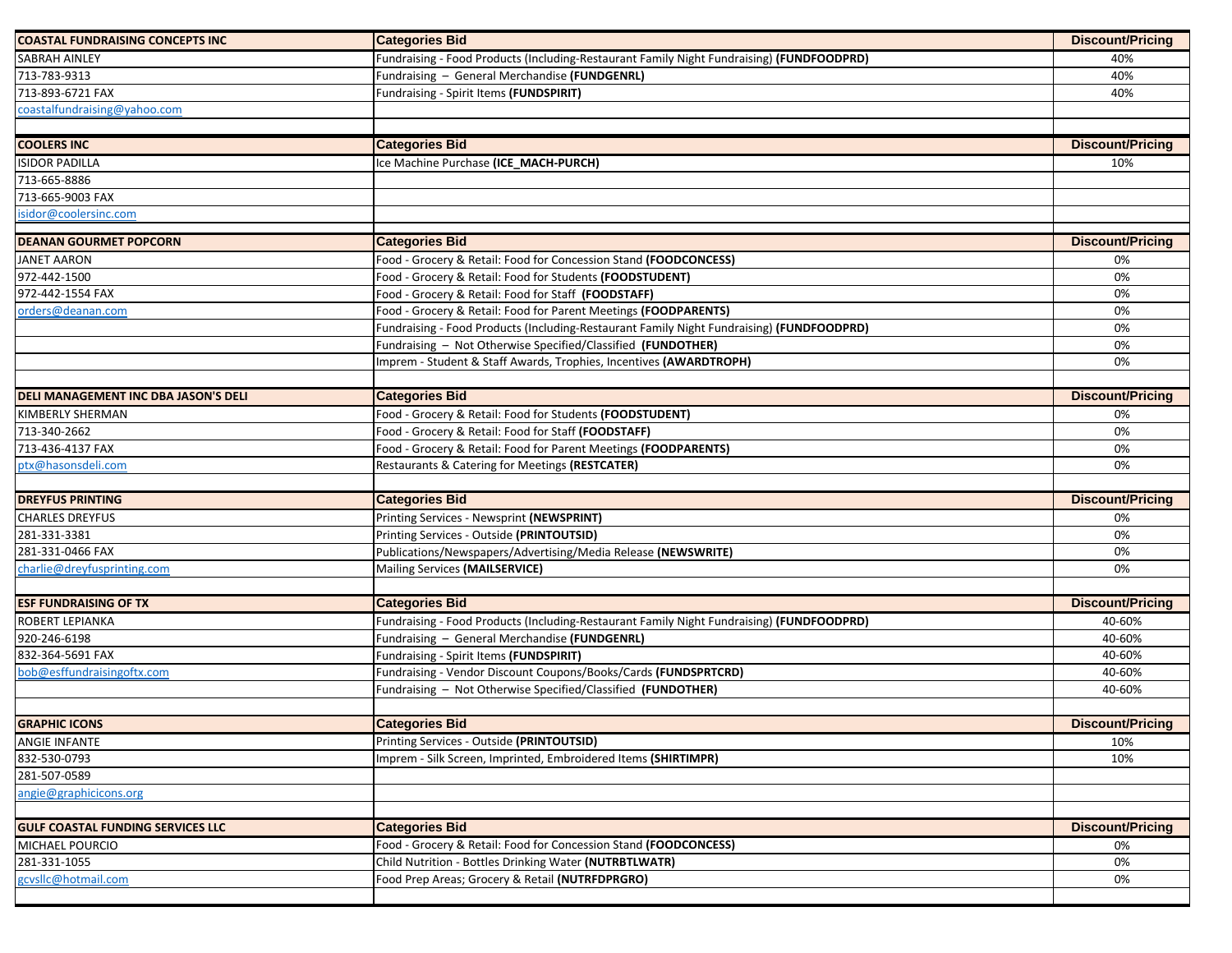| <b>HAMPTON INN &amp; SUITES</b>       | <b>Categories Bid</b>                                                                     | <b>Discount/Pricing</b> |
|---------------------------------------|-------------------------------------------------------------------------------------------|-------------------------|
| MICHAEL POURCIO                       | Event Center/Banquet Facilities (EVENT)                                                   | 0%                      |
| 281-331-1055                          |                                                                                           |                         |
| gcvsllc@hotmail.com                   |                                                                                           |                         |
|                                       |                                                                                           |                         |
| <b>IMAGESTUFF.COM DBA SCHOOL LIFE</b> | <b>Categories Bid</b>                                                                     | <b>Discount/Pricing</b> |
| JULI DELLALIBERA                      | Fundraising - General Merchandise (FUNDGENRL)                                             | 0%                      |
| 877-773-7705                          | Fundraising - Spirit Items (FUNDSPIRIT)                                                   | 0%                      |
| 877-563-3616 FAX                      | Fundraising - Fun Run (FUNFUNRUN)                                                         | 0%                      |
| juli@schoollife.com                   | Fundraising - Not Otherwise Specified/Classified (FUNDOTHER)                              | 0%                      |
|                                       | Imprem - Silk Screen, Imprinted, Embroidered Items (SHIRTIMPR)                            | 0%                      |
|                                       | Imprem - Specialty & Promotional Items (SPECIAL)                                          | 0%                      |
|                                       | Imprem - Student & Staff Awards, Trophies, Incentives (AWARDTROPH)                        | 0%                      |
|                                       |                                                                                           |                         |
| <b>JOE'S BARBEQUE COMPANY</b>         | <b>Categories Bid</b>                                                                     | <b>Discount/Pricing</b> |
| <b>JOHANNA PRICE</b>                  | Restaurants & Catering for Meetings (RESTCATER)                                           | 0%                      |
| 281-331-9626                          | Event Center/Banquet Facilities (EVENT)                                                   | 0%                      |
| 281-331-5016 FAX                      | Fundraising - Food Products (Including-Restaurant Family Night Fundraising) (FUNDFOODPRD) | 0%                      |
| catering@joesbbq.com                  | Child Nutrition - Food Prep Areas; Catering Supplies (NUTRFDPRGRO)                        | 0%                      |
|                                       | Food Prep Areas; Grocery & Retail (NUTRFDPRGRO)                                           | 0%                      |
|                                       |                                                                                           |                         |
| <b>KNOCKOUT SPORTSWEAR</b>            | <b>Categories Bid</b>                                                                     | <b>Discount/Pricing</b> |
| <b>CHARISE HOLLINGSHEAD</b>           | GOE - General Operating Supplies (GOES)                                                   | 0%                      |
| 972-961-0066                          | Imprem - Silk Screen, Imprinted, Embroidered Items (SHIRTIMPR)                            | 0%                      |
| 972-961-0067 FAX                      |                                                                                           |                         |
| admin@knockoutsportswear.com          |                                                                                           |                         |
|                                       |                                                                                           |                         |
| <b>KONA ICE</b>                       | <b>Categories Bid</b>                                                                     | <b>Discount/Pricing</b> |
| <b>THERESA KASHODA</b>                | Food - Grocery & Retail: Food for Students (FOODSTUDENT)                                  | 25% refund              |
| 713-817-4046                          | Fundraising - Food Products (Including-Restaurant Family Night Fundraising) (FUNDFOODPRD) | 25% refund              |
| 281-757-6209                          | Fundraising - Fun Run (FUNFUNRUN)                                                         | 25% refund              |
| kash@kona-ice.com/jsmith@kona-ice.com |                                                                                           |                         |
|                                       |                                                                                           |                         |
| <b>KOZAS INC</b>                      | <b>Categories Bid</b>                                                                     | <b>Discount/Pricing</b> |
| <b>KELLI STEVENS</b>                  | Meeting & Event Supplies (DECORMTGSUP)                                                    | 0%                      |
| 281-485-1462                          | Flags - Pennants, Decorative Fans, Drapes, Custom Designed (FLAGSFLAGS)                   | 0%                      |
| 281-485-8000 FAX                      | Fundraising - Spirit Items (FUNDSPIRIT)                                                   | 0%                      |
| kelli.kozas.com                       | Fundraising - Fun Run (FUNFUNRUN)                                                         | 0%                      |
|                                       | Imprem - Silk Screen, Imprinted, Embroidered Items (SHIRTIMPR)                            | 0%                      |
|                                       | Imprem - Specialty & Promotional Items (SPECIAL)                                          | 0%                      |
|                                       | Imprem - Student & Staff Awards, Trophies, Incentives (AWARDTROPH)                        | 0%                      |
|                                       |                                                                                           |                         |
| <b>LEONETTI GRAPHICS</b>              | <b>Categories Bid</b>                                                                     | <b>Discount/Pricing</b> |
| DAVID KNUDSEN                         | Fundraising - General Merchandise (FUNDGENRL)                                             | 20%                     |
| 281-499-4959                          | Fundraising - Spirit Items (FUNDSPIRIT)                                                   | 20%                     |
| leonettigraphics@aol.com              | Fundraising - Fun Run (FUNFUNRUN)                                                         | 20%                     |
|                                       | Imprem - Silk Screen, Imprinted, Embroidered Items (SHIRTIMPR)                            | 20%                     |
|                                       | Imprem - Specialty & Promotional Items (SPECIAL)                                          | 20%                     |
|                                       |                                                                                           |                         |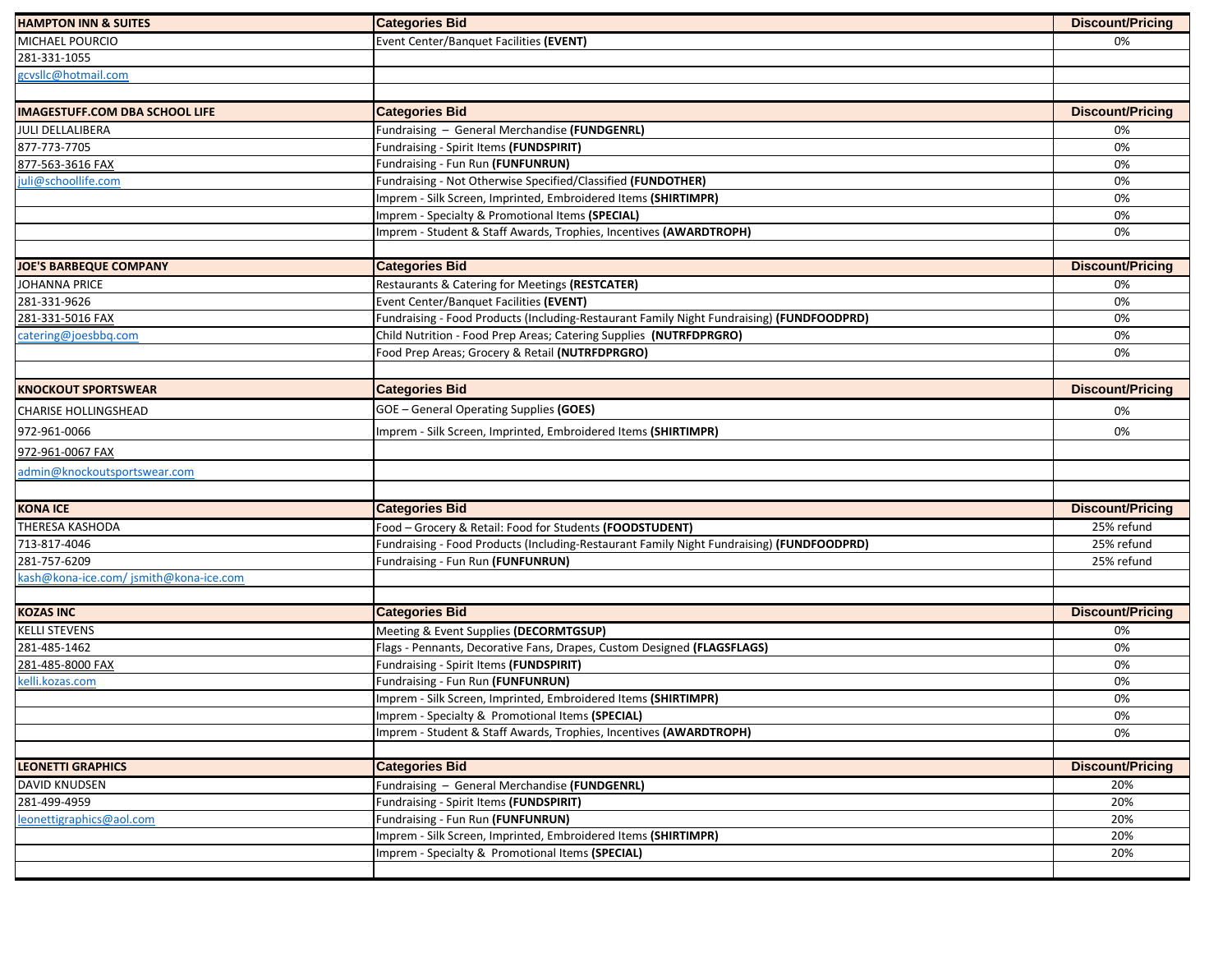| <b>MAIN EVENT ENTERTAINMENT INC</b>                 | <b>Categories Bid</b>                                                                                                                            | <b>Discount/Pricing</b> |
|-----------------------------------------------------|--------------------------------------------------------------------------------------------------------------------------------------------------|-------------------------|
| THERESA KASHODA                                     | Event Center/Banquet Facilities (EVENT)                                                                                                          | 0%                      |
| 713-817-4046                                        |                                                                                                                                                  |                         |
| 281-757-6209                                        |                                                                                                                                                  |                         |
| kash@kona-ice.com/jsmith@kona-ice.com               |                                                                                                                                                  |                         |
|                                                     |                                                                                                                                                  |                         |
| THE MASTER TEACHER                                  | <b>Categories Bid</b>                                                                                                                            | <b>Discount/Pricing</b> |
| <b>LANDER Holopirek</b>                             | Imprem - Specialty & Promotional Items (SPECIAL)                                                                                                 | 5%                      |
| 800-834-9093                                        | Imprem - Student & Staff Awards, Trophies, Incentives (AWARDTROPH)                                                                               | 5                       |
| 800-669-1132 Fax                                    |                                                                                                                                                  |                         |
| orders@masterteacher.com                            |                                                                                                                                                  |                         |
|                                                     |                                                                                                                                                  |                         |
| MONTEREY'S LITTLE MEXICO ( MEXICAN RESTAURANTS INC) | <b>Categories Bid</b>                                                                                                                            | <b>Discount/Pricing</b> |
| ENRIQUE HERRERA                                     | Restaurants & Catering for Meetings (RESTCATER)                                                                                                  | 10%                     |
| 832-656-6970                                        | Fundraising - Food Products (Including-Restaurant Family Night Fundraising) (FUNDFOODPRD)                                                        | 15%                     |
| eherrera@mricorp.com                                |                                                                                                                                                  |                         |
|                                                     |                                                                                                                                                  |                         |
| <b>ONE STONE APPAREL</b>                            | <b>Categories Bid</b>                                                                                                                            | <b>Discount/Pricing</b> |
| <b>GERALDINE CARREON</b>                            | Fundraising - Food Products (Including-Restaurant Family Night Fundraising) (FUNDFOODPRD)                                                        | 0%                      |
| 800-265-5891                                        | Fundraising - General Merchandise (FUNDGENRL)                                                                                                    | 0%                      |
| geraldine@onestoneapparel.com                       | Fundraising - Spirit Items (FUNDSPIRIT)                                                                                                          | 0%                      |
|                                                     | Fundraising - Fun Run (FUNFUNRUN)                                                                                                                | 0%                      |
|                                                     |                                                                                                                                                  |                         |
| PEPI CORPORATION DBA ALONTI CATERING                | <b>Categories Bid</b>                                                                                                                            | <b>Discount/Pricing</b> |
| LYNDELL MASSENGALE                                  | Restaurants & Catering for Meetings (RESTCATER)                                                                                                  | 25%                     |
| 281-779-0836                                        |                                                                                                                                                  |                         |
| 713-796-0908 FAX                                    |                                                                                                                                                  |                         |
| Imasssengale@alonti.com                             |                                                                                                                                                  |                         |
|                                                     |                                                                                                                                                  |                         |
| DCV INVESTMENTS/ PILGRIM CLEANERS                   | <b>Categories Bid</b>                                                                                                                            | <b>Discount/Pricing</b> |
| <b>KAREN BAIN</b>                                   | Dry Cleaning Services (SERVDRYCLEAN)                                                                                                             | 30%                     |
| 281-331-5027                                        |                                                                                                                                                  |                         |
| karen@pilgrimcleaners.net                           |                                                                                                                                                  |                         |
|                                                     |                                                                                                                                                  |                         |
| <b>SAN ANTONIO SHOE INC</b>                         | <b>Categories Bid</b>                                                                                                                            | <b>Discount/Pricing</b> |
| <b>LORI PRUITT</b>                                  | GOE - General Operating Supplies (GOES)                                                                                                          | 0%                      |
| 210-921-7399                                        |                                                                                                                                                  |                         |
| lori.pruett@sas-shoes.net                           |                                                                                                                                                  |                         |
|                                                     |                                                                                                                                                  |                         |
| <b>SCENTS OF SOY</b>                                | <b>Categories Bid</b>                                                                                                                            | <b>Discount/Pricing</b> |
|                                                     |                                                                                                                                                  |                         |
| <b>TERRA BELL</b><br>936-257-8599                   | Fundraising - Candles/Scented Products (FUNDCANDLE)<br>Fundraising - Food Products (Including-Restaurant Family Night Fundraising) (FUNDFOODPRD) | 50%<br>0%               |
| 844-360-9231 FAX                                    | Fundraising - Gift Items (FUNDGIFTS)                                                                                                             | 0%                      |
| info@scentsofsoy.com                                |                                                                                                                                                  |                         |
|                                                     |                                                                                                                                                  |                         |
| <b>SHIPLEY DONUTS</b>                               | <b>Categories Bid</b>                                                                                                                            | <b>Discount/Pricing</b> |
| SOPHIRITH TES                                       | Restaurants & Catering for Meetings (RESTCATER)                                                                                                  | 10%                     |
| 281-824-8007                                        |                                                                                                                                                  |                         |
| myshipley@aol.com                                   |                                                                                                                                                  |                         |
|                                                     |                                                                                                                                                  |                         |
|                                                     |                                                                                                                                                  |                         |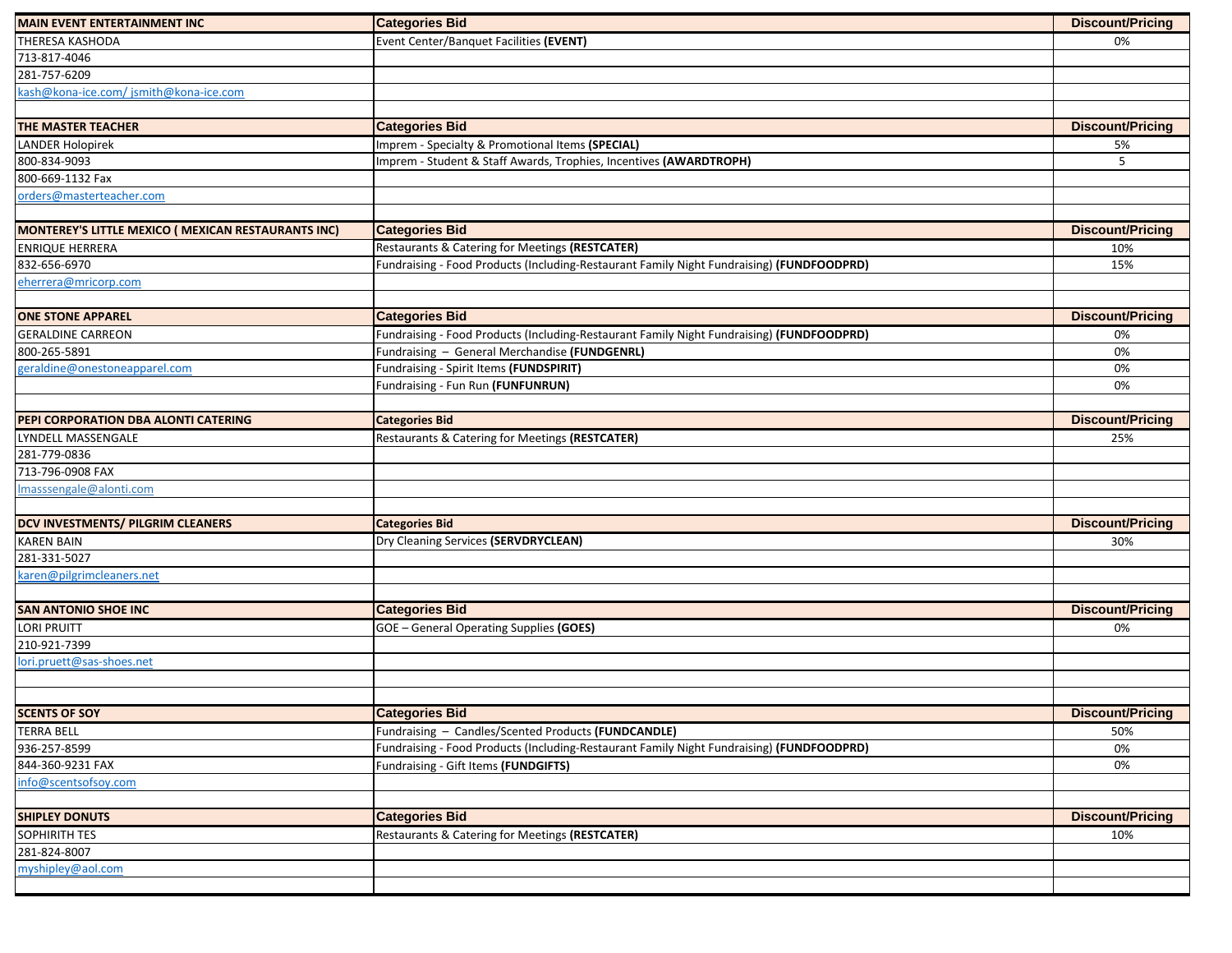| SOUTHWEST EMBLEM COMPANY (ERIS RITCHIE COMPANY) | <b>Categories Bid</b>                                                                     | <b>Discount/Pricing</b> |
|-------------------------------------------------|-------------------------------------------------------------------------------------------|-------------------------|
| <b>ERIKA DORSEY</b>                             | Fundraising - General Merchandise (FUNDGENRL)                                             | CALL FOR QUOTE          |
| 254-442-2500                                    | Fundraising - Gift Items (FUNDGIFTS)                                                      | CALL FOR QUOTE          |
| 254-442-2514                                    | Fundraising - Candles/Scented Products (FUNDCANDLE)                                       | CALL FOR QUOTE          |
| swinfo@southwestemblem.com                      | Fundraising - Spirit Items (FUNDSPIRIT)                                                   | CALL FOR QUOTE          |
|                                                 | Imprem - Student & Staff Awards, Trophies, Incentives (AWARDTROPH)                        | CALL FOR QUOTE          |
|                                                 | Imprem - Silk Screen, Imprinted, Embroidered Items (SHIRTIMPR)                            | CALL FOR QUOTE          |
|                                                 | Imprem - Specialty & Promotional Items (SPECIAL)                                          | CALL FOR QUOTE          |
|                                                 | Flags - Pennants, Decorative Fans, Drapes, Custom Designed (FLAGSFLAGS)                   | CALL FOR QUOTE          |
|                                                 |                                                                                           |                         |
| <b>STANTONS SHOPPING CENTER INC</b>             | <b>Categories Bid</b>                                                                     | <b>Discount/Pricing</b> |
| PAUL STANTON                                    | Appliances (APPLIANCES)                                                                   | 0%                      |
| 281-331-4491                                    | Food - Grocery & Retail: Food for Students (FOODSTUDENT)                                  | 0%                      |
| 281-331-2464                                    | Food - Grocery & Retail: Food for Staff (FOODSTAFF)                                       | 0%                      |
| psstanton@yahoo.com                             | Food - Grocery & Retail: Food for Parent Mtgs. (FOODPARENTS)                              | 0%                      |
|                                                 | Food - Paper Goods, Utensils, Flatware & Small Wares (FOOD_PAPR_GDS)                      | 0%                      |
|                                                 | <b>GOE</b> - General Operating Supplies (GOES)                                            | 0%                      |
|                                                 | Fundraising - Food Products (Including-Restaurant Family Night Fundraising) (FUNDFOODPRD) | 0%                      |
|                                                 | Fundraising - Not Otherwise Specified/Classified (FUNDOTHER)                              | 0%                      |
|                                                 | Child Nutrition - Bottles Drinking Water (NUTRBTLWATR)                                    | 0%                      |
|                                                 | Child Nutrition - Dry Goods/Canned & Frozen (NUTRDRYCAN)                                  | 0%                      |
|                                                 | Child Nutrition - Food Prep Areas; Catering Supplies (NUTRFDPRGRO)                        | 0%                      |
|                                                 | Food Prep Areas; Small Wares (NUTRFDPRAR)                                                 | 0%                      |
|                                                 |                                                                                           |                         |
| EL MITOTE INC DBA TAQUERIA LAS TAPATIAS         | <b>Categories Bid</b>                                                                     | <b>Discount/Pricing</b> |
| Leobardo Leon                                   | Restaurants & Catering for Meetings (RESTCATER)                                           | 0%                      |
| 281-388-2238                                    |                                                                                           |                         |
| ttapatias@gmail.com                             |                                                                                           |                         |
|                                                 |                                                                                           |                         |
| <b>TFD UNLIMITED</b>                            | <b>Categories Bid</b>                                                                     | <b>Discount/Pricing</b> |
| <b>KELLY BROWN</b>                              | <b>GOE</b> - General Operating Supplies (GOES)                                            | 0%                      |
| 618-726-0060                                    |                                                                                           |                         |
| 618-628-3106 FAX                                |                                                                                           |                         |
| oreders@tfdsupplies.com                         |                                                                                           |                         |
|                                                 |                                                                                           |                         |
| <b>VKC SUBWAY</b>                               | <b>Categories Bid</b>                                                                     | <b>Discount/Pricing</b> |
| PRIYAN MATHEW                                   | Restaurants & Catering for Meetings (RESTCATER)                                           | 10%                     |
| 281-340-3000                                    |                                                                                           |                         |
| eatering@vkcsubway.com                          |                                                                                           |                         |
| USA FUNDRAISERS LLC                             | <b>Categories Bid</b>                                                                     | <b>Discount/Pricing</b> |
| Terence Kitchens                                | Fundraising - Food Products (Including-Restaurant Family Night Fundraising) (FUNDFOODPRD) | 40%                     |
| 281-573-4800                                    | Fundraising - General Merchandise (FUNDGENRL)                                             | 40%                     |
| vendors.usafr@gmail.com                         |                                                                                           |                         |
|                                                 |                                                                                           |                         |
| <b>WHATABURGER RESTAURANTS LLC</b>              | <b>Categories Bid</b>                                                                     | <b>Discount/Pricing</b> |
| CATHERINE J. MCFATTER                           | Food - Grocery & Retail: Food for Students (FOODSTUDENT)                                  | 0%                      |
| 210-476-6000                                    | Food - Grocery & Retail: Food for Staff (FOODSTAFF)                                       | 0%                      |
| accountsreceivabledg@wbhq.com                   | Food - Grocery & Retail: Food for Parent Mtgs. (FOODPARENTS)                              | 0%                      |
|                                                 | Restaurants & Catering for Meetings (RESTCATER)                                           | 0%                      |
|                                                 |                                                                                           |                         |